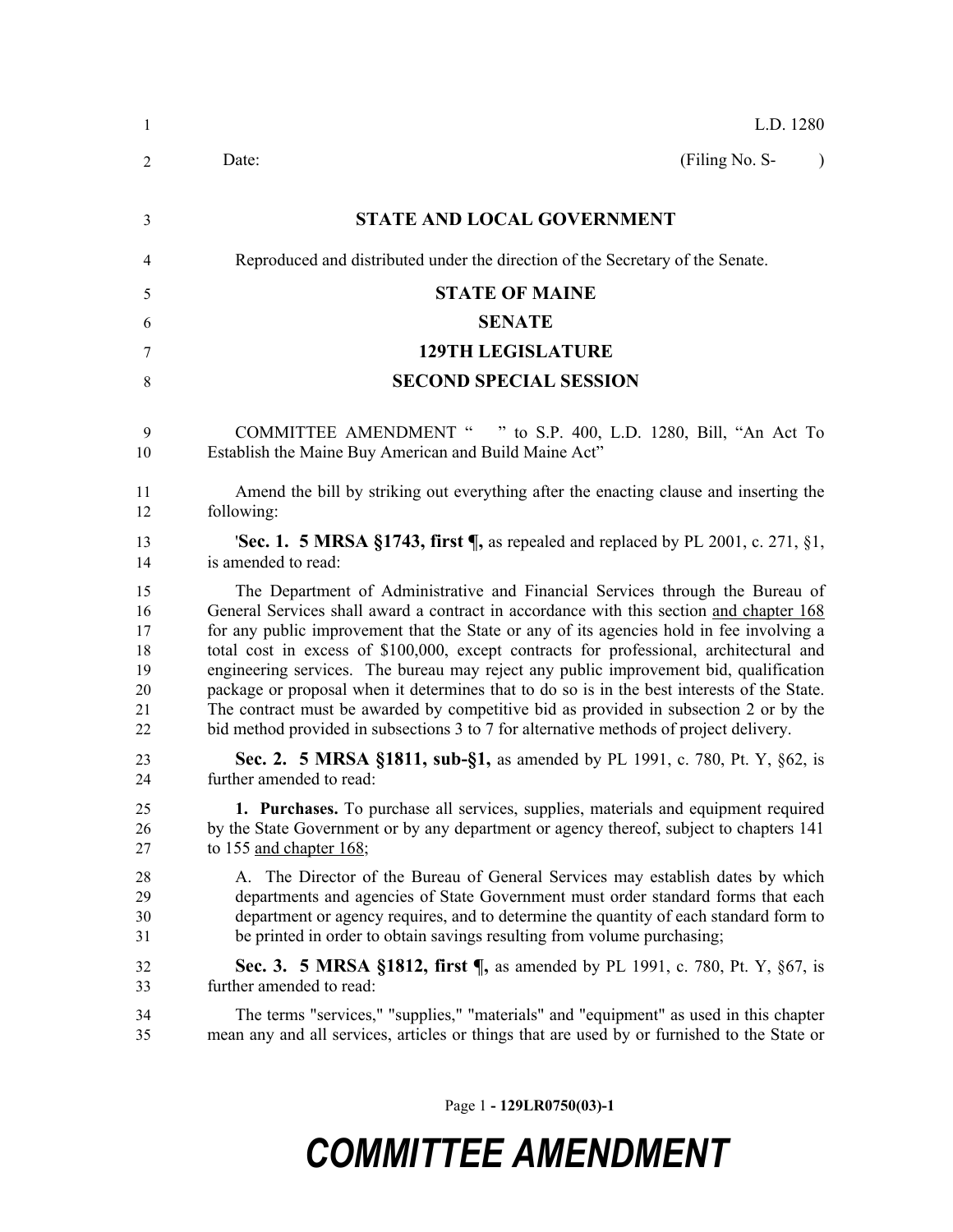any department or agency thereof, and any and all printing, binding, publication of laws, journals and reports. Except as provided in chapters 141 to 155 and chapter 168, any and all services, supplies, materials and equipment needed by one or more departments or agencies of the State Government must be directly purchased or contracted for by the Director of the Bureau of General Services, as may be determined from time to time by rules adopted pursuant to chapters 141 to 155 and chapter 168, which rules the Department of Administrative and Financial Services is authorized and empowered to make. It is the intent and purpose of this chapter that the Director of the Bureau of General Services purchase collectively all services, supplies, materials and equipment for the State or any department or agency thereof in a manner that will best secure the greatest possible economy consistent with the grade or quality of the services, supplies, materials and equipment best adapted for the purposes for which they are needed. Whenever supplies and materials are available for purchase that are composed in whole or in part of recycled materials and are shown by the seller, supplier or manufacturer to be equal in quality and are competitively priced, except for paper and paper products, the Director of the Bureau of General Services shall purchase such recycled supplies and materials. The Director of the Bureau of General Services shall also review procurement procedures and bid specifications for the purchase of products and materials to ensure, to the maximum extent feasible, the purchase of products or materials that are made with recycled materials or may be recycled or reused once discarded. For the purposes of this section and section 1812-B, "recycled materials" means materials that are composed in whole or in part of elements that are reused or reclaimed.

**Sec. 4. 5 MRSA §1819** is amended to read:

#### **§1819. Unlawful purchases**

 Whenever any department or agency of the State Government, required by chapters 26 141 to 155 and chapter 168 and rules and regulations adopted pursuant thereto, to those chapters applying to the purchase of services, supplies, materials or equipment through 28 the State Purchasing Agent, shall contract contracts for the purchase of such services, supplies, materials or equipment contrary to chapters 141 to 155 and chapter 168 or the rules and regulations made hereunder under those chapters, such contract shall be is void and have has no effect. If any such department or agency purchases any services, supplies, materials or equipment contrary to chapters 141 to 155 and chapter 168 or rules and regulations made hereunder under those chapters, the head of such department or agency shall be is personally liable for the costs thereof, and, if such services, supplies, materials or equipment are so unlawfully purchased and paid for out of state moneys money, the amount thereof may be recovered in the name of the State in an appropriate action instituted therefor for that recovery.

**Sec. 5. 5 MRSA c. 168** is enacted to read:

### **CHAPTER 168**

**MAINE BUY AMERICAN AND BUILD MAINE ACT**

Page 2 **- 129LR0750(03)-1**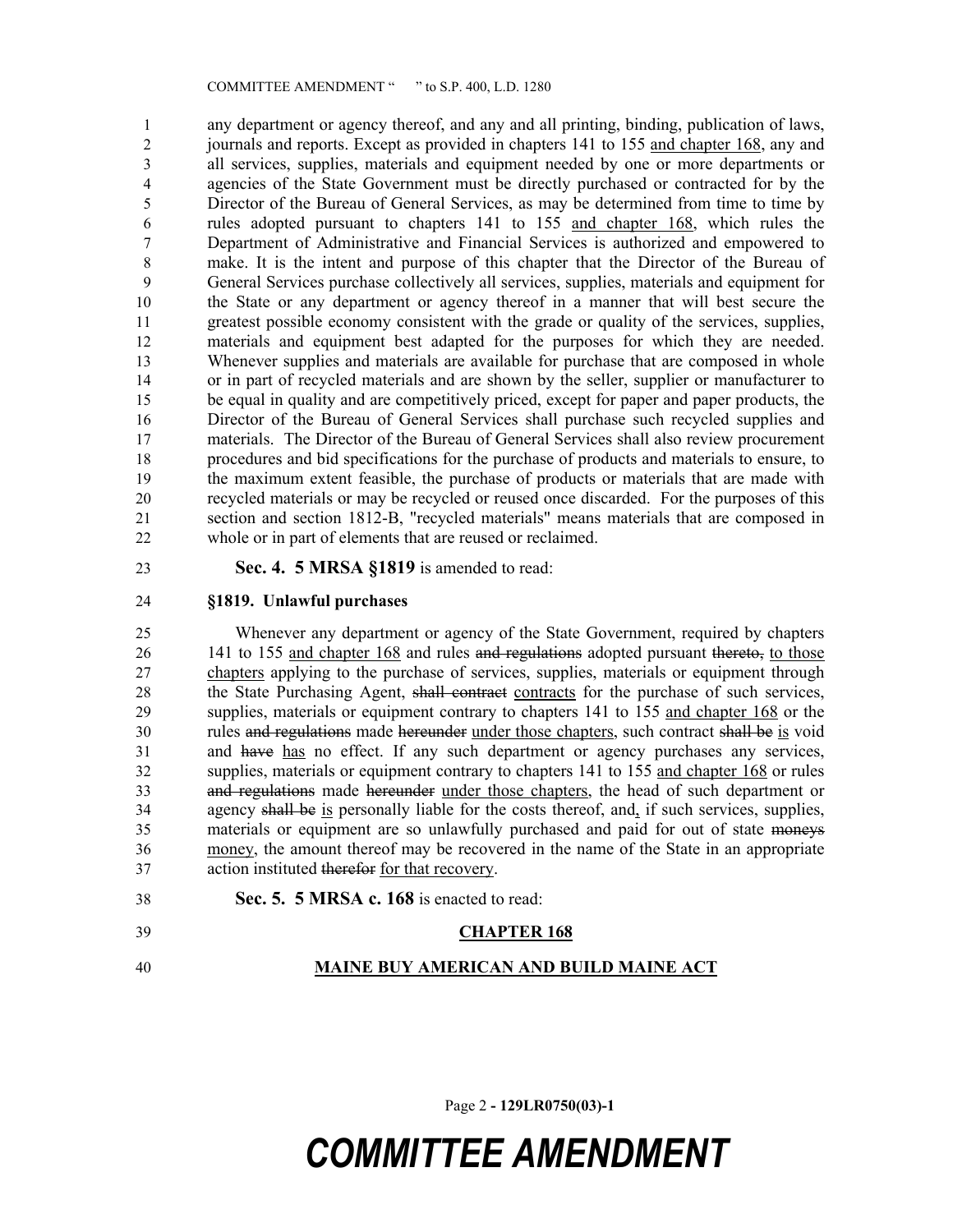#### **§2046. Short title**

 This Act may be known and cited as "the Maine Buy American and Build Maine Act."

#### **§2047. Definitions**

 As used in this chapter, unless the context otherwise indicates, the following terms have the following meanings.

 **1. Department.** "Department" means the Department of Administrative and Financial Services.

 **2. Emergency life safety and property safety goods.** "Emergency life safety and property safety goods" means any goods that are part of or for addition to a system designed to prevent, respond to, alert regarding, suppress, control or extinguish an emergency or the cause of an emergency, or goods used to assist evacuation in the event of an emergency, that threatens life or property. "Emergency life safety and property safety goods" includes, but is not limited to, goods relating to systems or items for fire alarm, fire sprinkling, fire suppression, fire extinguishing, security, gas detection, intrusion detection, access control, video surveillance and recording, mass notification, public address, emergency lighting, patient wandering, infant tagging and nurse call.

 **3. In-state contractor.** "In-state contractor" means an individual residing in this State or a business based in this State. "In-state contractor" includes:

 A. If an individual, an individual who has a physical address in this State at which the individual has established residency and has filed a Maine tax return for at least the 2 years immediately prior to bidding on a state contract; or

 B. If a business, a business or a subsidiary of the business that has a physical address in this State at which it conducts business, including interviewing applicants for employment by the business or a subsidiary of the business and hiring and employing staff, and:

- (1) Has filed a Maine tax return or paid Maine employment taxes for at least the 2 years immediately prior to bidding on a state contract;
- (2) If the business or a subsidiary of the business does not meet the requirements of subparagraph (1), an officer, if the business is a corporation, a partner in the business or the sole proprietor must meet the requirements of paragraph A; or
- (3) If the business or a subsidiary of the business does not meet the requirements of subparagraph (1) or (2), at least 60% of the individuals employed by the business are residents of this State. For purposes of this subparagraph, an individual is a resident of this State if the individual meets the requirements of Title 21-A, section 112 and filed a Maine income tax return the previous year.
- **4. Manufactured good.** "Manufactured good" means:
- A. An article, material or supply valued over \$500, including any preassembled items, brought to a construction site for incorporation into a public building or public work; and

Page 3 **- 129LR0750(03)-1**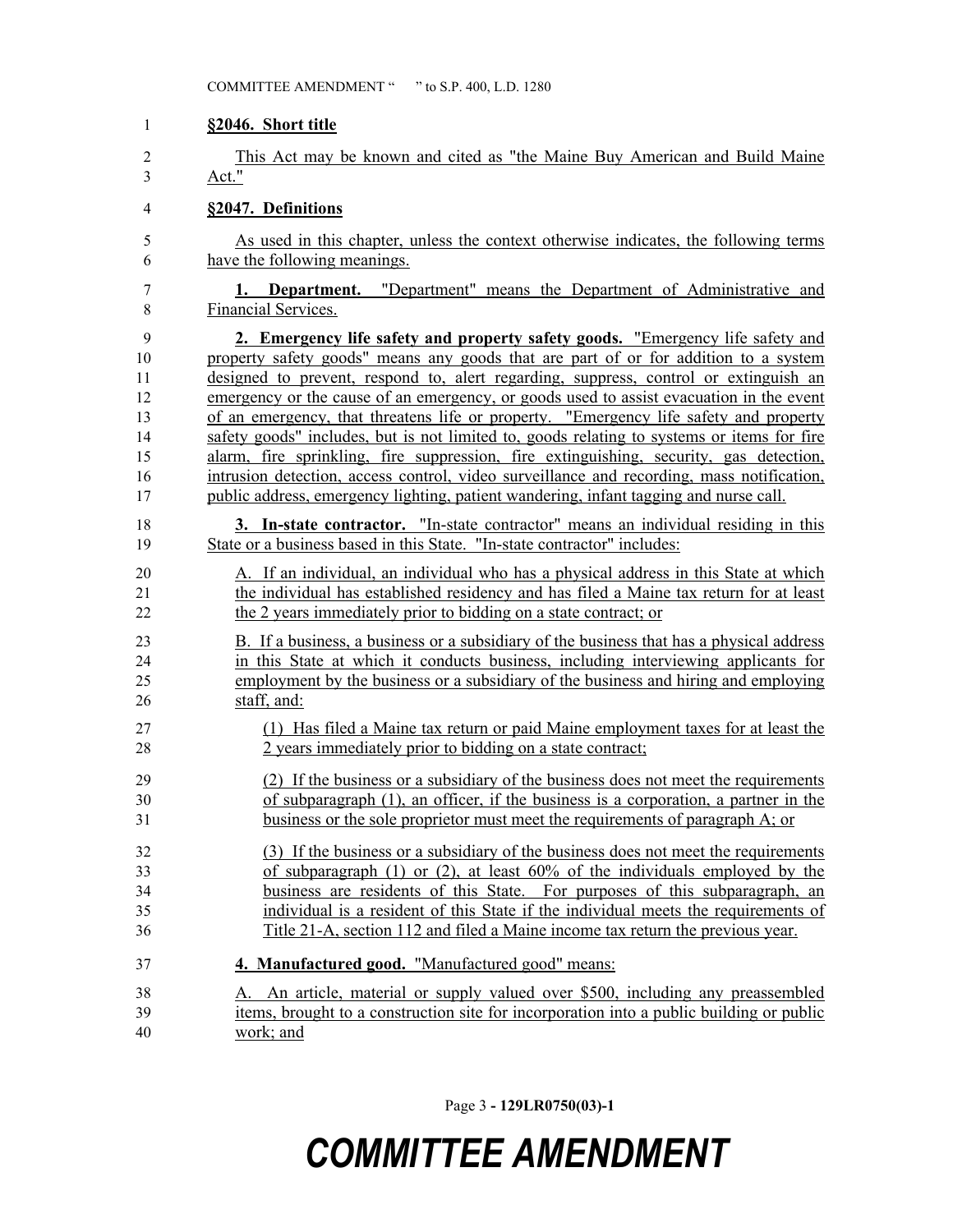| 1                       | B. Articles, materials or supplies acquired for public use.                                                                                                                                                                                                                             |
|-------------------------|-----------------------------------------------------------------------------------------------------------------------------------------------------------------------------------------------------------------------------------------------------------------------------------------|
| 2                       | 5. Manufactured in the United States. "Manufactured in the United States" means:                                                                                                                                                                                                        |
| 3                       | A. In the case of an iron, cement or steel product, all manufacturing takes place in                                                                                                                                                                                                    |
| $\overline{\mathbf{4}}$ | the United States, except metallurgical processes involving the refinement of steel                                                                                                                                                                                                     |
| 5                       | additives; and                                                                                                                                                                                                                                                                          |
| 6                       | B. In the case of a manufactured good other than an iron, cement or steel product:                                                                                                                                                                                                      |
| 7                       | (1) All of the manufacturing processes for the manufactured good take place in                                                                                                                                                                                                          |
| 8                       | the United States:                                                                                                                                                                                                                                                                      |
| 9                       | (2) The origin of the manufactured good's components meets a minimum level of                                                                                                                                                                                                           |
| 10                      | domestic content, as defined in rules established by the department pursuant to                                                                                                                                                                                                         |
| 11                      | section 2050; or                                                                                                                                                                                                                                                                        |
| 12                      | (3) The manufactured good is assembled in the United States.                                                                                                                                                                                                                            |
| 13                      | <b>6. Public agency.</b> "Public agency" means the State and its departments, agencies,                                                                                                                                                                                                 |
| 14                      | boards, commissions and institutions but does not mean a county, municipality or school                                                                                                                                                                                                 |
| 15                      | administrative unit.                                                                                                                                                                                                                                                                    |
| 16                      | 7. Public building or public work. "Public building or public work" means any                                                                                                                                                                                                           |
| 17                      | structure, building, highway, waterway, street, bridge, transit system, airport or other                                                                                                                                                                                                |
| 18                      | betterment, work or improvement whether of a permanent or temporary nature and                                                                                                                                                                                                          |
| 19                      | whether for governmental or proprietary use. "Public building or public work" includes,                                                                                                                                                                                                 |
| 20                      | but is not limited to, any railway; street railway; locomotive; passenger bus; wires, poles                                                                                                                                                                                             |
| 21                      | and equipment for electrification of a transit system; rails; tracks; roadbed; guideway;                                                                                                                                                                                                |
| 22                      | elevated structure; school; hospital; station; terminal; dock; shelter; and repairs to any                                                                                                                                                                                              |
| 23                      | such public building or public work.                                                                                                                                                                                                                                                    |
| 24<br>25<br>26<br>27    | Public improvement. "Public improvement" means the construction,<br>8.<br>reconstruction, alteration, repair, improvement or maintenance of a public building or<br>public work made by a public agency other than the Department of Transportation or the<br>Maine Turnpike Authority. |
| 28                      | 9. United States. "United States" means the United States of America and any                                                                                                                                                                                                            |
| 29                      | territory or insular possession subject to the jurisdiction of the United States.                                                                                                                                                                                                       |
| 30                      | §2048. Use of American-made materials                                                                                                                                                                                                                                                   |
| 31                      | 1. Mandatory contract provision. Notwithstanding any provision of law to the                                                                                                                                                                                                            |
| 32                      | contrary, a contract for a public improvement must contain a provision that the                                                                                                                                                                                                         |
| 33                      | manufactured goods, including iron, cement and steel, used or supplied in the                                                                                                                                                                                                           |
| 34                      | performance of the contract or any subcontract to the contract must be manufactured in                                                                                                                                                                                                  |
| 35                      | the United States.                                                                                                                                                                                                                                                                      |
| 36<br>37<br>38          | <b>Procurement.</b> Notwithstanding any provision of law to the contrary,<br>2.<br>manufactured goods purchased by a public agency must be manufactured in the United<br>States.                                                                                                        |

Page 4 **- 129LR0750(03)-1**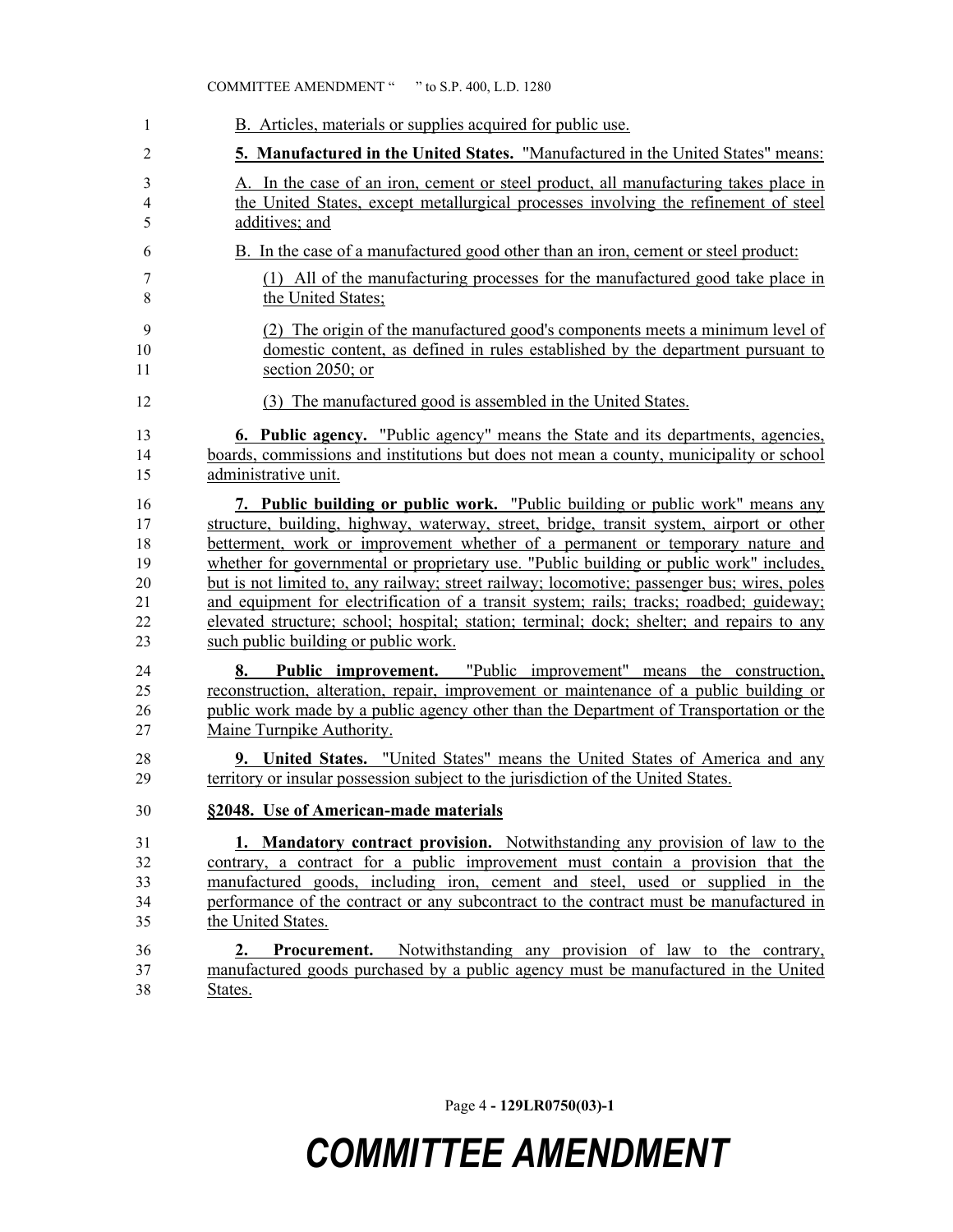| 1                             | 3. Exceptions. A public agency may apply to the Governor or the Governor's                                                                                                                                                   |
|-------------------------------|------------------------------------------------------------------------------------------------------------------------------------------------------------------------------------------------------------------------------|
| $\overline{2}$                | designee for a waiver of the requirements of subsection 1 or 2 in any case or category of                                                                                                                                    |
| 3                             | cases in which the executive head of a public agency finds:                                                                                                                                                                  |
| $\overline{\mathcal{A}}$<br>5 | That the application of the requirements of subsection 1 or 2 would be<br>А.<br>inconsistent with the public interest;                                                                                                       |
| 6                             | B. That the necessary manufactured goods are not produced in the United States in                                                                                                                                            |
| 7                             | sufficient and reasonably available quantities and of a satisfactory quality;                                                                                                                                                |
| $8\,$                         | C. That inclusion of manufactured goods manufactured in the United States will                                                                                                                                               |
| 9                             | increase the cost of the overall public improvement or procurement contract by an                                                                                                                                            |
| 10                            | unreasonable amount, as defined in rules established by the department pursuant to                                                                                                                                           |
| 11                            | section 2050; or                                                                                                                                                                                                             |
| 12<br>13<br>14                | The total cost of the contract for a public improvement or purchase of<br>D.<br>manufactured goods by a public agency is below a minimum project cost as<br>established by rules of the department pursuant to section 2050. |
| 15                            | 4. Public review and comment. The department shall implement procedures to                                                                                                                                                   |
| 16                            | allow a reasonable amount of time for public review and comment on a requested waiver                                                                                                                                        |
| 17                            | under subsection 3 before making a finding based on the request and shall publish on the                                                                                                                                     |
| 18                            | department's publicly accessible website or, in the case of a public improvement, in a                                                                                                                                       |
| 19                            | newspaper of general circulation in the area of the proposed work a detailed justification                                                                                                                                   |
| 20                            | for any waiver granted.                                                                                                                                                                                                      |
| 21                            | <b>5.</b> Intentional violations. The department shall, after a hearing, debar a person,                                                                                                                                     |
| 22                            | business or other entity from participation in contracts or subcontracts with the State for 2                                                                                                                                |
| 23                            | years if the department has reason to believe that person, business or other entity has                                                                                                                                      |
| 24                            | intentionally:                                                                                                                                                                                                               |
| 25                            | A. Affixed a label bearing a "Made in America" inscription, or any inscription with                                                                                                                                          |
| 26                            | the same meaning, to any manufactured good, including iron, cement and steel, used                                                                                                                                           |
| 27                            | in a project to which this section applies when that manufactured good was not                                                                                                                                               |
| 28                            | manufactured in the United States;                                                                                                                                                                                           |
| 29                            | B. Represented that any manufactured good, including iron, cement and steel, used                                                                                                                                            |
| 30                            | in a project to which this section applies was manufactured in the United States when                                                                                                                                        |
| 31                            | that manufactured good was not manufactured in the United States; or                                                                                                                                                         |
| 32                            | Violated any provision of this chapter.                                                                                                                                                                                      |
| 33                            | <b>6. International trade obligations.</b> The requirements of this section do not apply to                                                                                                                                  |
| 34                            | the extent they violate or are inconsistent with international agreements pertaining to                                                                                                                                      |
| 35                            | government procurement.                                                                                                                                                                                                      |
| 36                            | 7. Exception for emergency life safety and property safety goods. The provisions                                                                                                                                             |
| 37                            | of this chapter do not apply to emergency life safety and property safety goods.                                                                                                                                             |
| 38                            | <b>8.</b> Federal compliance. The requirements of this section do not apply to the extent                                                                                                                                    |
| 39                            | they violate or are inconsistent with federal funding requirements.                                                                                                                                                          |

Page 5 **- 129LR0750(03)-1**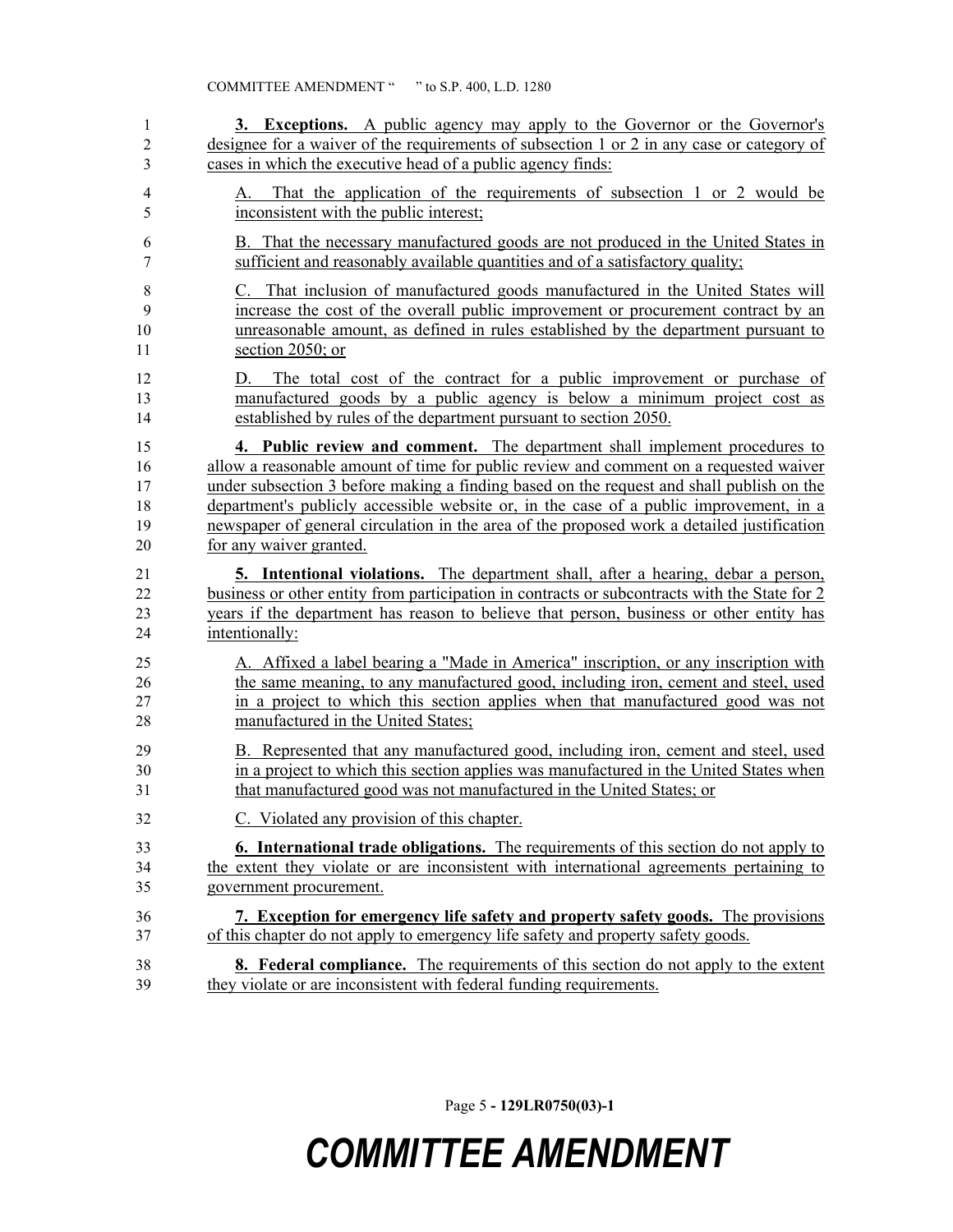| 1              | §2049. Preference for in-state contractors                                                      |
|----------------|-------------------------------------------------------------------------------------------------|
| $\overline{2}$ | Notwithstanding any provision of law to the contrary, the department shall follow the           |
| 3              | requirements of this section.                                                                   |
| $\overline{4}$ | <b>1. Award of substantially similar bids.</b> In addition to the requirements of Title 26,     |
| 5              | chapter 15, public agencies, in awarding a bid for a public improvement, services               |
| 6              | provided to or on behalf of the State or the purchase of manufactured goods, shall award        |
| 7              | the bid to an in-state contractor if that in-state contractor's bid is substantially similar to |
| 8              | other submitted bids.                                                                           |
| 9              | 2. Bid preference; public improvements. If, pursuant to section 1743-A, an in-state             |
| 10             | contractor submits a bid for a public improvement that is substantially similar to but          |
| 11             | substantially higher than other submitted bids, the public agency shall give the bid from       |
| 12             | the in-state contractor a preference of 10% applied in a manner determined by the               |
| 13             | department in rules adopted pursuant to section 2050. If more than one in-state                 |
| 14             | contractor submits a bid that is substantially similar to other submitted bids but              |
| 15             | substantially higher, the department shall give each bid a 10% preference.                      |
| 16             | <b>3. Bid preference; procurements.</b> If, pursuant to section 1825-B, an in-state             |
| 17             | contractor submits a bid for a procurement contract that is substantially similar to but        |
| 18             | substantially higher than other submitted bids, the public agency shall give the bid from       |
| 19             | the in-state contractor a preference of 10% applied in a manner determined by the               |
| 20             | department in rules adopted pursuant to section 2050. If more than one in-state                 |
| 21             | contractor submits a bid that is substantially similar to other submitted bids but              |
| 22             | substantially higher, the department shall give each bid a 10% preference.                      |
| 23             | <b>4. Exception.</b> If the public agency determines, by a preponderance of evidence, that      |
| 24             | a bid submitted by an in-state contractor is frivolous or that the in-state contractor is       |
| 25             | incapable of satisfactorily completing the contract, the department may refuse to award         |
| 26             | the bid to that in-state contractor.                                                            |
| 27             | <b>5. Federal compliance.</b> The requirements of this section do not apply to the extent       |
| 28             | they violate or are inconsistent with federal funding requirements.                             |
| 29             | §2050. Rules                                                                                    |
| 30             | The department shall adopt rules necessary to implement this chapter. Rules adopted             |
| 31             | pursuant to this section are routine technical rules as defined in chapter 375, subchapter      |
| 32             | $2-A$ .                                                                                         |
| 33             | Sec. 6. Effective date. This Act takes effect July 1, 2021.                                     |
| 34             | Amend the bill by relettering or renumbering any nonconsecutive Part letter or                  |
| 35             | section number to read consecutively.                                                           |
| 36             | <b>SUMMARY</b>                                                                                  |
| 37             | This amendment is the minority report of the committee. It differs from the majority            |
| 38             | report in one respect. Instead of an opportunity-to-match provision for in-state bidders, it    |
| 39             | requires in-state bidders who submit bids that are substantially similar to but substantially   |

Page 6 **- 129LR0750(03)-1**